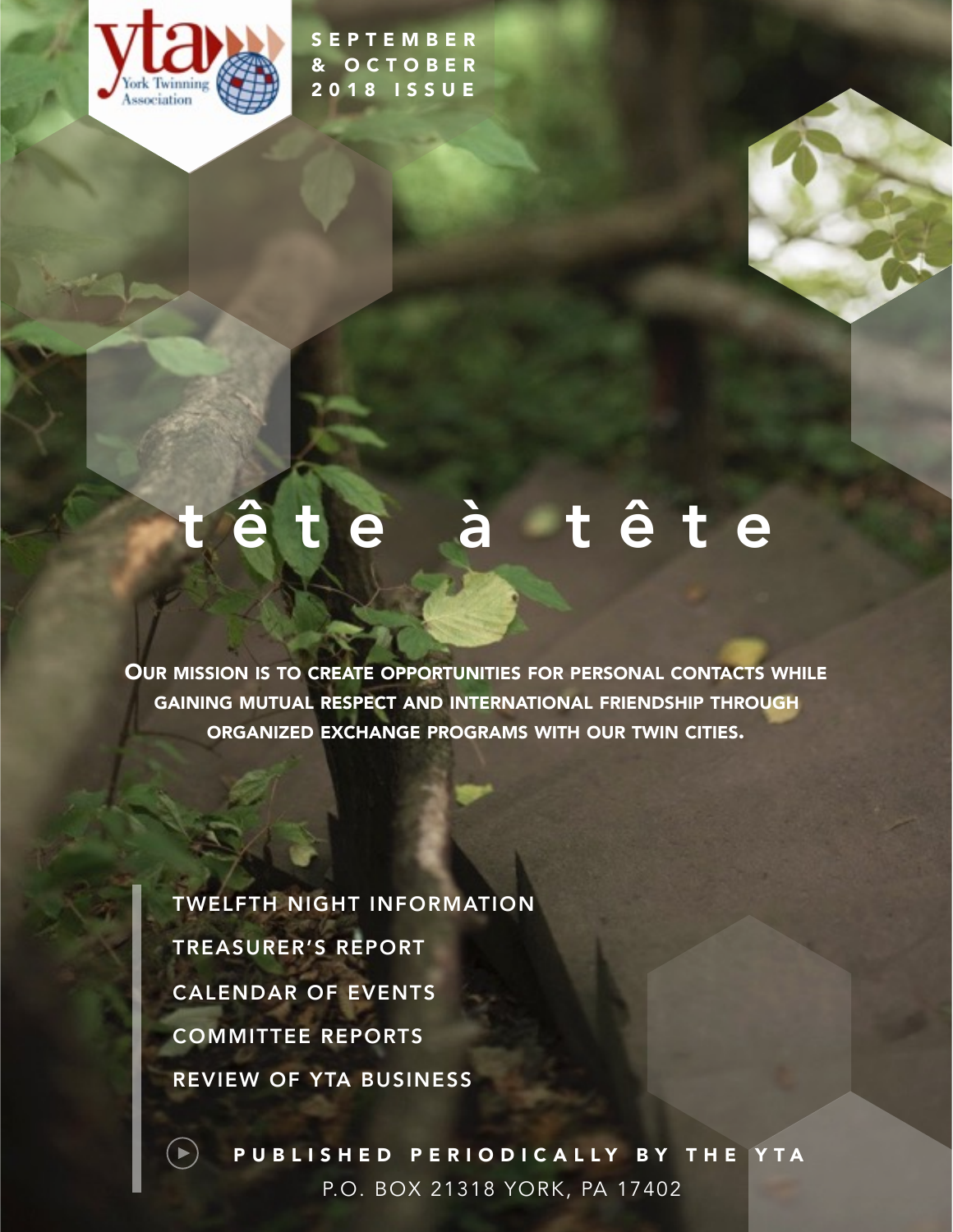## Student Ambassadors Presentation at September 25 Membership Meeting

At YTA's membership meeting on September 25, our student ambassadors will be presenting about their travels from this summer. Join us for a fun evening as we learn from our ambassadors first-hand about how their travels have changed their lives!

## From the President

#### *Submitted by JaNeene Powell*

We invite all of our members, former members and past travelers to join us for our upcoming presentations. In September we will hear from our students who travelled to France and Germany. In November we will be having a special reunion meeting for all of our past travelers, student and adult, and in January we will have a teacher appreciation night.

## *Thank you to our sponsors!*



## **TWELFTH NIGHT**

## "Splendor in Springdale"

A Tour of Classical Homes

January 6, 2019 1-6 P.M.



Of ork Twinning Association proudly takes you inside six classical homes in the Springdale Section of York as this popular tour which started in 1974 is being staged by the current membership. They will collaborate with the Garden Club of York who will decorate the homes with fresh floral arrangements.

This huge event will need many sponsors and volunteers to garner success. A preliminary list of job descriptions is as follows: No volunteers turned down!

- \*Two Co-Directors for each home
- \*Six-eight docents in each home to direct guests
- \*Ticket salesmen
- \*Luminary designers
- \*Musicians
- \*Silent auction monitors
- \*Graphic designers for programs and marketing presentations
- \*Writers to script descriptions of homes
- \*Refreshment presenters
- \*Sponsors who will support this fundraiser with donations
- \*CoChairs -Carolyn Van Newkirk crannewkirk@comcast.net Mary Homsher mary@vidmarkdist.com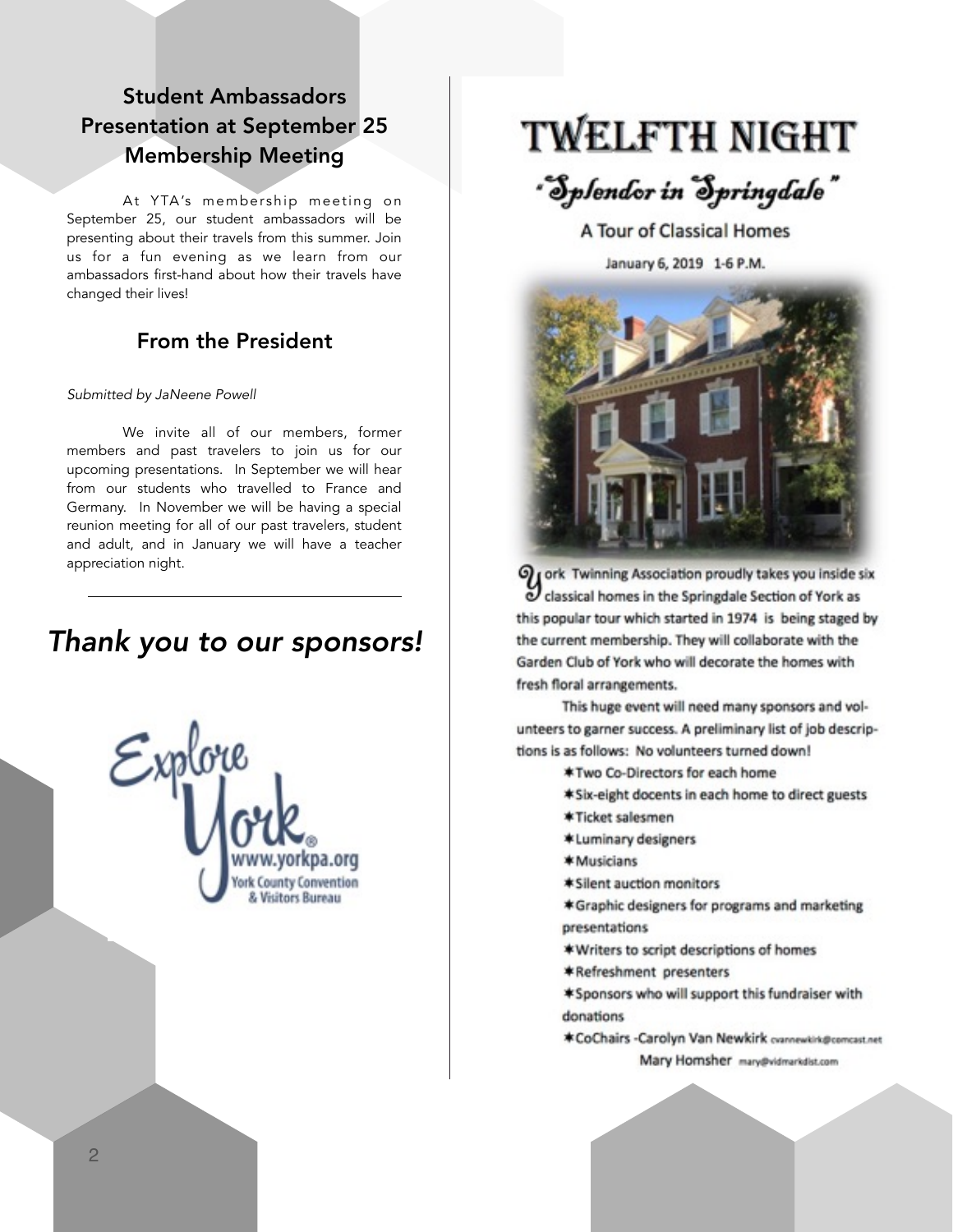## Calendar of Events

*We encourage everyone, if you know of a York County high school student interested in the German or French student trips, or if you know of an adult interested in joining the York Twinning Association, please get in contact with the York Twinning Association!*

### Treasurer's Report

Balance as of 08/01/2018: \$17,101.28

Deposits: \$2,651.25 Expenses: -\$1,248.50 Net Activity for the Period: \$1,402.75

Adjustments for the Float: \$0.00 Ending Balance as of 08/31/2018: \$18,504.53

#### Eriksson Savings Balance: \$2924.45

Please note that a percentage of membership fees supports the Marguerite Eriksson Scholarship Fund. Additional donations are greatly appreciated as scholarships support students participating in the exchanges.

York Twinning Association is a 501(c)3 non profit organization and is registered with www.guidestar.org, which lists an IRS recognized database of 2.2 million non profits. Donations to YTA are deductible and will be acknowledged in writing for documentation to the IRS.

September 25 at 7:00pm \*General Membership Meeting - Student Ambassador Presentations

October 12 - 28 \*German Students visit York

October 23 at 7:00pm \*Board Meeting

November 27 at 7:00pm \*General Membership Meeting - Reunion Party

December (Date TBD) \*Board Meeting & Holiday Gathering

#### January 6

\*12th Night Home Tours (details to follow)

January 22 at 7:00pm \*General Membership Meeting - Teacher Appreciation Night

February 26 at 7:00pm \*Board Meeting

March 26 at 7:00pm \*General Membership Meeting

*\*\*\*All meetings are now located at the council chamber in York City Hall: 101 S. George Street York, PA* 

## Vacant Board Member Positions

YTA has several board member vacancies to fill. If a member is interested, has recommendations, or questions, please reach out to [info@yorktwinning.org](mailto:info@yorktwinning.org) or a current board member. The following are our current open positions:

- Assistant Treasurer
- German Student Coordinator & Co-Coordinator
- Ways & Means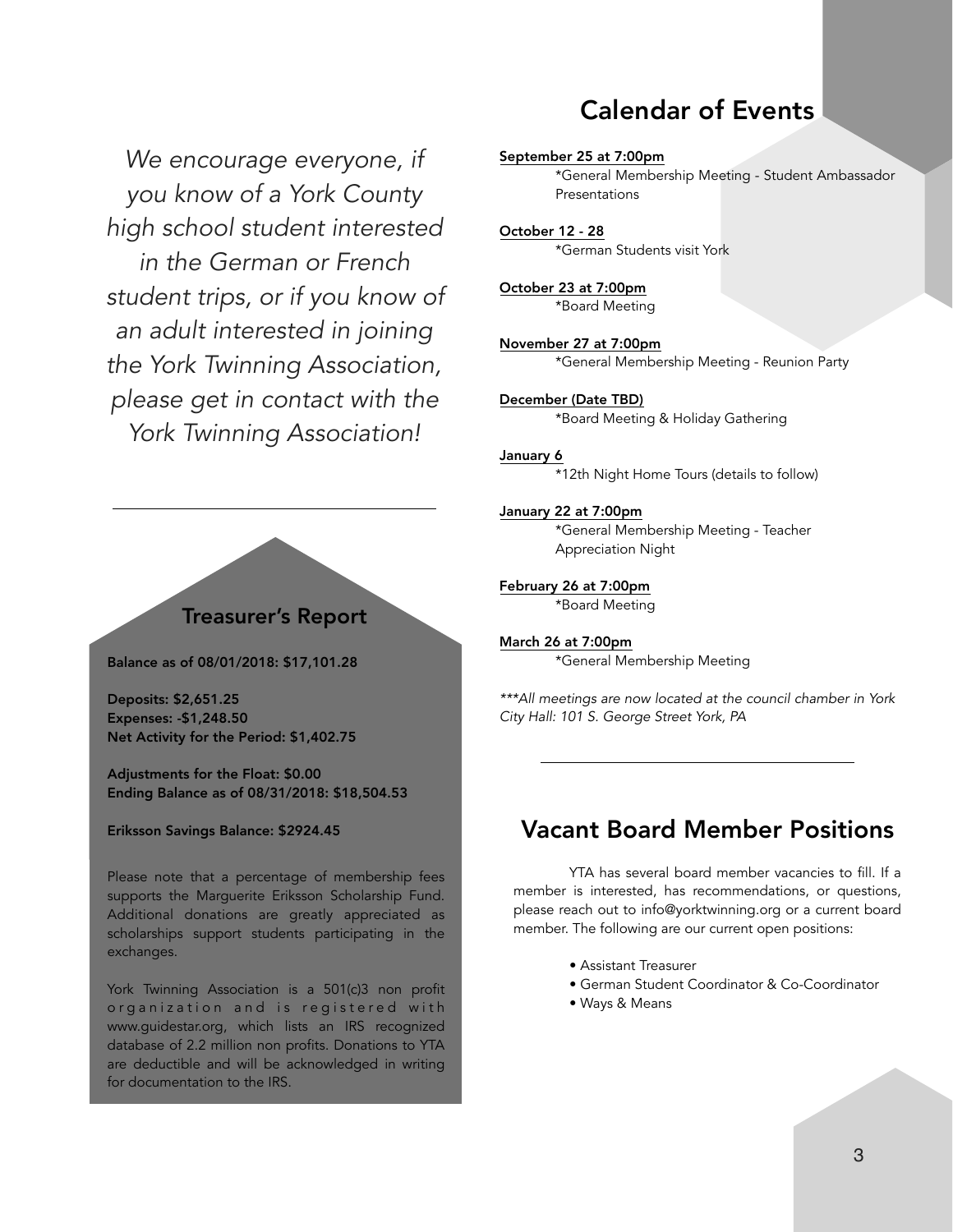## Committee Reports

#### German Student

#### *Submitted by JaNeene Powell*

York Twinning GSE is currently looking for host families for our 2018 group of German Students. We are expecting a total of 20 students and 2 chaperones. The students will arrive on Friday, October 12, 2018 and depart on Saturday, October 27, 2018.

The host family responsibilities are as follows:

 • Pick up the students on their arrival date and provide housing for the duration of their visit. There are no specific rules to housing other than a safe environment. The students do not require their own bedroom or any "above and beyond" measures. They can be treated just like a friend that is visiting for a "sleep over"

 • Spend time enjoying your German Student and getting to know him/her during the 2 weekends the students are with us

 • Contact your local school district for approval of the 2 school day visits

 • Provide transportation to and from the daily drop off and pickup sites

 • Provide transportation for at least one of the activities.

• Provide breakfast and dinner to the students.

 • Provide lunch and/or lunch money based on the itinerary. (Out of pocket expense is approximately \$75.00 over the 2-week period)

 • Obtain a Child Abuse Clearance (this can be done at no cost)

There are benefits to being a host family, such as:

 • The opportunity for your child to apply to travel to Germany and stay with the student previously hosted

 • The opportunity to attend the activities planned for the German Students (there are costs associated with this)

• The opportunity to learn first-hand the culture of the German student(s)

• The opportunity to share our culture and local scenery with the German Students

 To become a host family, contact JaNeene Powell at gse@yorktwinning.org

#### French Student

#### *Submitted by Kristin Witmer*

The search is on! Madame Witmer is looking for high school students who would like to travel to Arles, France in July 2019. They must be at least 16 years old and have completed at least 2 years of French before the trip. Anyone who is interested is invited to attend our September meeting where past exchange students will share their experiences. Madame Witmer, French Student Coordinator, will also be there to answer questions and pass out applications. If you would like more information about the exchange or would like an application, please contact Madame at [yta.fse@gmail.com.](mailto:yta.fse@gmail.com)

Madame Witmer is also looking for Twinning members who would like to help coordinate the French Student Exchange for July 2019. Committee members would meet once or twice a month. In November, we would interview prospective students, and in the following months, we would plan events for the students and also meet with the student ambassadors to prepare them for the exchange. If interested, please contact Kristin Witmer at yta.fse@gmail.com.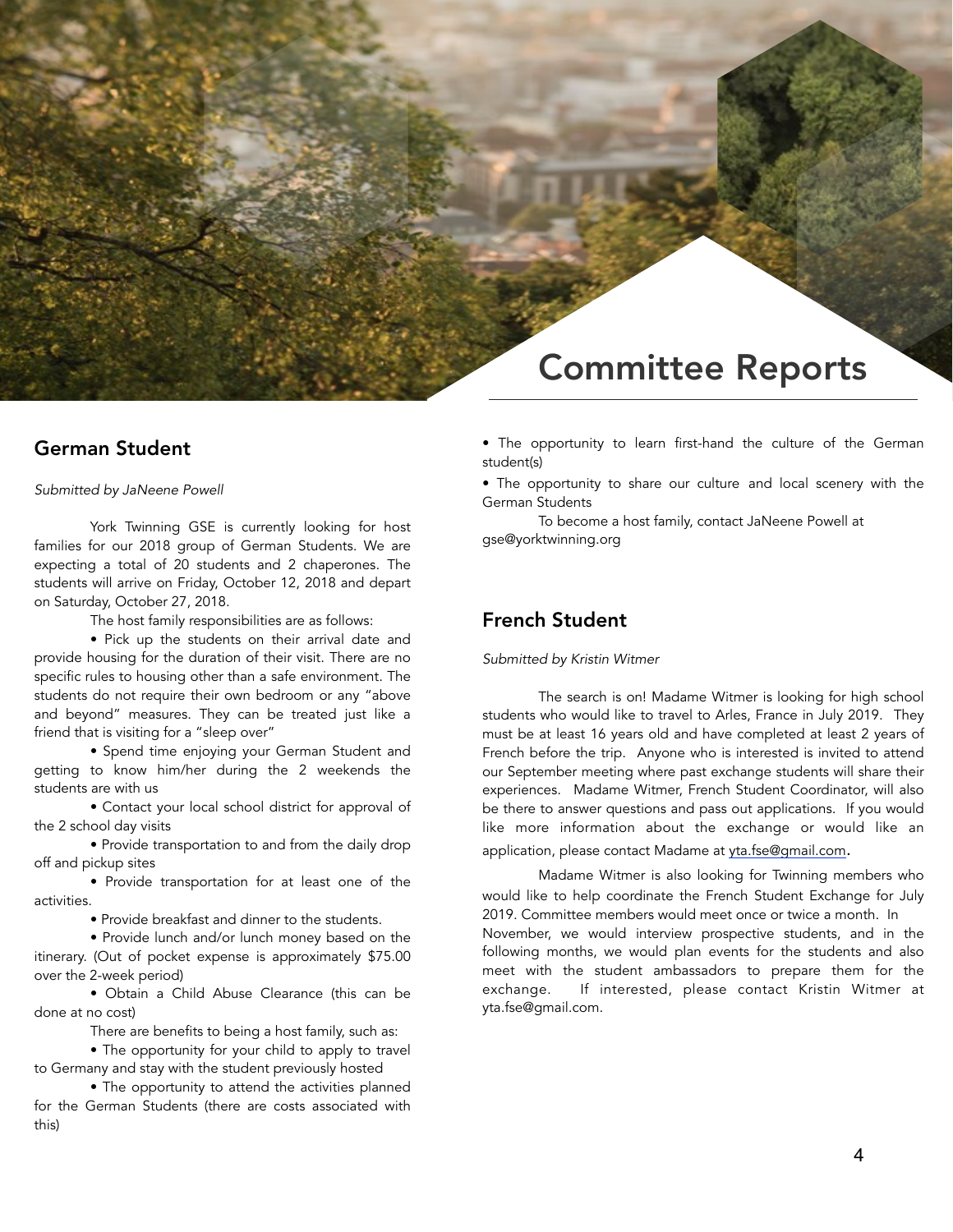## Review of YTA Business

- Recently, the Social Media board member position was filled by Sophia Carl. She is a Red Lion graduate currently studying at Bloomsburg University. She is studying Pre-Social Work. At Red Lion Senior High School, she studied German for two years. She also managed the Red Lion SHS Varsity Swimming Instagram page for one season during her time as the girls' swimming team captain. We are thrilled to have her join the board!
- Thank you to Board President JaNeene Powell for personally donating the cost of a one-year subscription to QuickBooks. This is an application that will be used by our treasurer Claudie Thune to assist with bookkeeping.
- We now have T-Shirts to represent YTA! They come in sizes Small-2XL and cost \$15.00 each. They will be available at the next meeting!
- YTA is selling Mr. Hot Shine Car Wash Cards as a fundraiser! They cost \$20. If interested, contact JaNeene Powell!
- YTA postcards were distributed to all members with a list of meeting dates and information about the special events happening at each meeting.
- York City is refurbishing the signs from the city that share a little information with visitors about YTA. There were 4 current signs, and the board is currently discussing making small changes to the signs. When the project is completed, there will be pictures included in the Tête.
- The board is beginning to prepare the 2019 budget. Budgets are being submitted by October's board meeting, with discussions beginning in December.
- Tête Director Adrianna Clinton is currently pursuing a partnership with Kohl's. As part of their corporate responsibility initiative, Kohl's store associates volunteer at various events with non-profits, and for every five associates that volunteer, the non-profit receives a \$500 grant. YTA will begin this partnership with the 12th Night Home Tours event.

**HECK OUT** ORKTWINNING.ORG AND OUR SOCIAL MEDIA PLATFORMS TO STAY UP TO DATE!